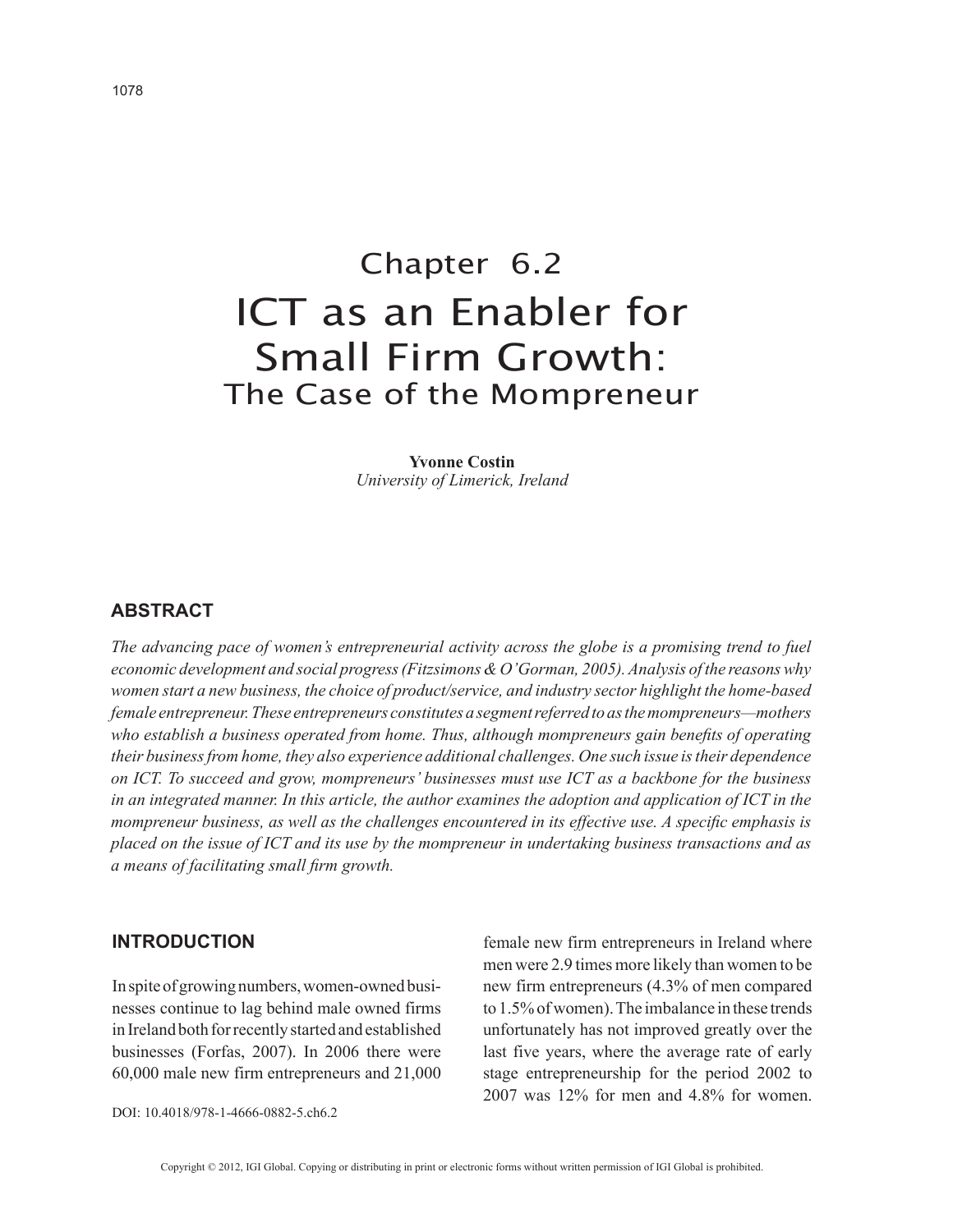Moreover in Ireland women are less active as entrepreneurs across all age cohorts, among all income categories and across all educational levels bar one - women with post-graduate qualifications have the same rate of early stage entrepreneurial activity as men. Only one-quarter of the highexpectation and high-growth entrepreneurs are women (Fitzsimons & O' Gorman, 2008). The dearth of females starting high technology businesses was also highlighted by Richardson and Hynes (2007) where it was recommended that educational, social and professional barriers that militate against females participating in engineering and technology entrepreneurial activity could be reduced. Worryingly, these statistics exist in the backdrop where female education standards are higher than ever, where female participation rates in the labour market have risen significantly and a high proportion of the female population in the age cohort at which entrepreneurial activity is most likely to occur. Therefore, greater levels of female activity in starting and growing businesses must be encouraged and supported. This necessitates a more developed understanding of the profile of women who start a business, their aspiration for business growth and the underlying causes of the challenges encountered in achieving this growth. A particular focus is placed on the role of ICT as an enabler of business development for female entrepreneurs and more so the mompreneur.

## **Profiling Female Entrepreneurs**

Female entrepreneurs are a heterogeneous group where their individual motivations for entering self-employment and for growing businesses differ. In addition, the type of business and industry sector they establish their business in tends to vary from male counterparts. In general, research suggests that motivations for starting a new business, the nature and type of business established by females reflect the wider positions (personally and professionally) they hold in the broader societal and business context (Carter & Shaw, 2006).

The heterogeneity of the female entrepreneur population is better understood when analysis is undertaken of factors such as why females start a business, types of business established and objectives they have for business growth.

## Motivation to Start the Business

It is a widely held claim that women start a business to have more flexibility and freedom to juggle work, leisure and family commitments, thus business growth is not an explicit objective as it would conflict with their purpose of choosing self-employment (Arenius & Kovalainen, 2006; Brush, Carter, Gatewood, Greene, & Hart, 2004; Chell & Baines, 1998; De Martino & Barbato 2003; Kjeldsen & Nielsen, 2000; Orhan & Scott, 2001; Valiulis, Drew, Humbert, & Daverth, 2004). These family issues may be a source of conflict when deciding to grow the business (Babaeva  $\&$ Chrikova, 1997; Fielden, Davidson, Dawe, & Makin, 2003) as these may serve to restrict time and resources available to the female entrepreneur to grow the business and explains why many female owner/managed firms remain lifestyle businesses. Villanueva and Pavone (2007) suggested that the lower than average rate of growth among womenowned ventures was often a conscious choice by a subset of women entrepreneurs and did not reflect the actual potential of the business itself. Therefore a challenge arises to ensure the reason for starting the business does emerge as a barrier to subsequent firm growth.

## Type of Businesses Established

Female business activity is confined in the main to what are viewed as "feminised occupational industry sectors" (Carter & Bennett, 2006; Henry & Johnston 2003; Marlow, Carter, & Shaw, 2008; Small Business Service, 2003). These include businesses in the catering, personal and business services, and training and development. However, some newer evidence suggests that female entre